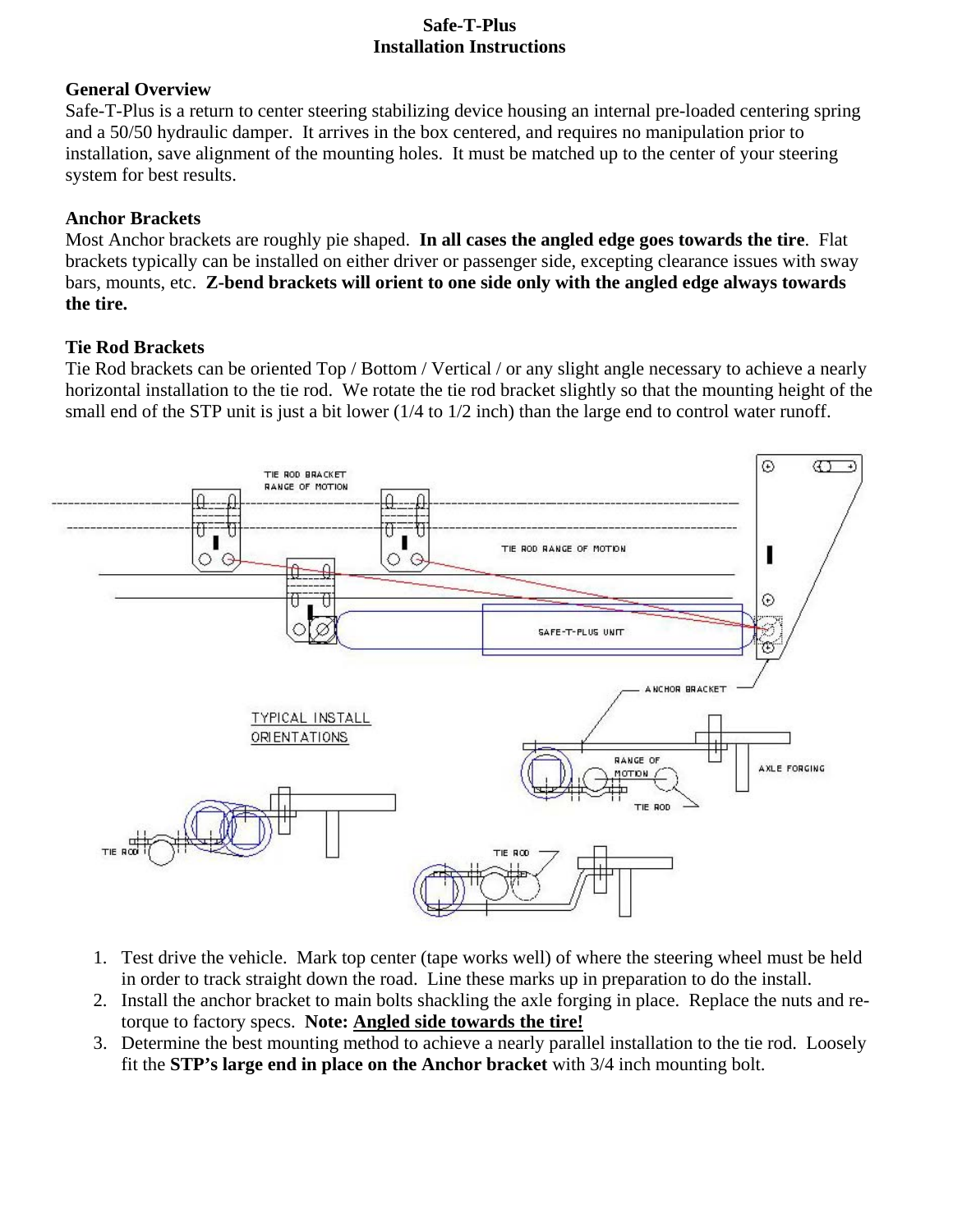## **Continued**

- 4. Determine the best mounting method for the tie rod bracket (top / bottom / angled) to achieve a nearly parallel installation to the tie rod. Loosely fit the **STP's small end to the nearest tie rod bracket mounting hole** with 3/4 inch mounting bolt.
- 5. Install the U-bolts through the tie rod bracket and around the tie rod. Leave slightly loose for now.
- 6. Tighten the 3/4 inch mounting bolt on Anchor bracket side. 80 lbs is sufficient.
- 7. Tighten the 3/4 inch mounting bolt on the tie rod bracket side. 80 lbs is sufficient.
- 8. Align the tie rod bracket to the tie rod and tighten the U-bolts evenly until just snug enough to hold them.
- 9. Prepare to test drive, and perform any final adjustments necessary before tightening the U-bolts completely.

# **Final Adjustments**

After installation, test drive the vehicle again. Once again, take note of where the steering wheel must be held to track straight down the road, and re-mark it accordingly. Be mindful that if you are holding 2 to 3 inches of steering wheel against the spring to track straight, it's only 1/16 to 1/8 of an inch down below on the tie rod bracket.

**A note here:** Try to test with the most perfect conditions, straight road, no crown, freeways seem best for me, but I've also used parking lots too.

Now is where the extra hands come in handy. Pull in somewhere, and with the motor, steering pumps etc, all running; have someone hold that steering wheel firmly in exactly the proper position. Underneath, slightly loosen the U-bolts on the tie rod bracket, tap the Safe-T-Plus unit a few times with your fist, or a rubber mallet, and let the internal spring push / pull the tie rod bracket into a neutral position. You may feel it move, more than see it, as were talking about very small increments.

**Another note:** At this point, take a moment to square-up the U-bolts as they lay up and across the tie rod. If you've left them askew, they may pull the bracket out of position as they tighten. **Tighten everything up**. Dust yourself off.

Go test drive again. Remember this is the time to get it right, repeat if necessary, until you're satisfied. Once completed you should be able to achieve holding your lane position for a 1/2 mile or so at freeway speeds, hands off. **Take a final turn on the U-bolts. 25-30 lbs typically is sufficient.** 

#### **Extra Detail on Final Adjustments**

Some guys will tape a stick, ruler, pencil, etc to the dash to act like an indicator disc to supply more accuracy. Some will even go so far as to mark the left and right limits of any inherent slop in the center of the steering wheel operation.

At the shop, line up the center marks, and do the install. You'll be pretty close, but will require test drives to see any final adjustments that might be necessary. Be patient, be precise when moving the tie rod bracket, as just a 1/16 of an inch will make the difference in drifting off half a lane in 100 yards or less.

When making very small adjustments,  $(1 \frac{1}{2})$  inches of steering wheel displacement or less) it may be necessary to hold the steering wheel in the direction of correction just a little beyond the required ( ¼ to ½ inch more) in order to "load up" the internal spring just a little and let the unit help with the relocation of the tie rod bracket. There really isn't any other way to move the tie rod bracket without having some assistance holding the steering wheel while adjustments are being made down below.

If you find yourself overshooting the desired results, some have scribed a line a set distance from the tie rod bracket so that they can measure in what direction, and how far each adjustment was made.